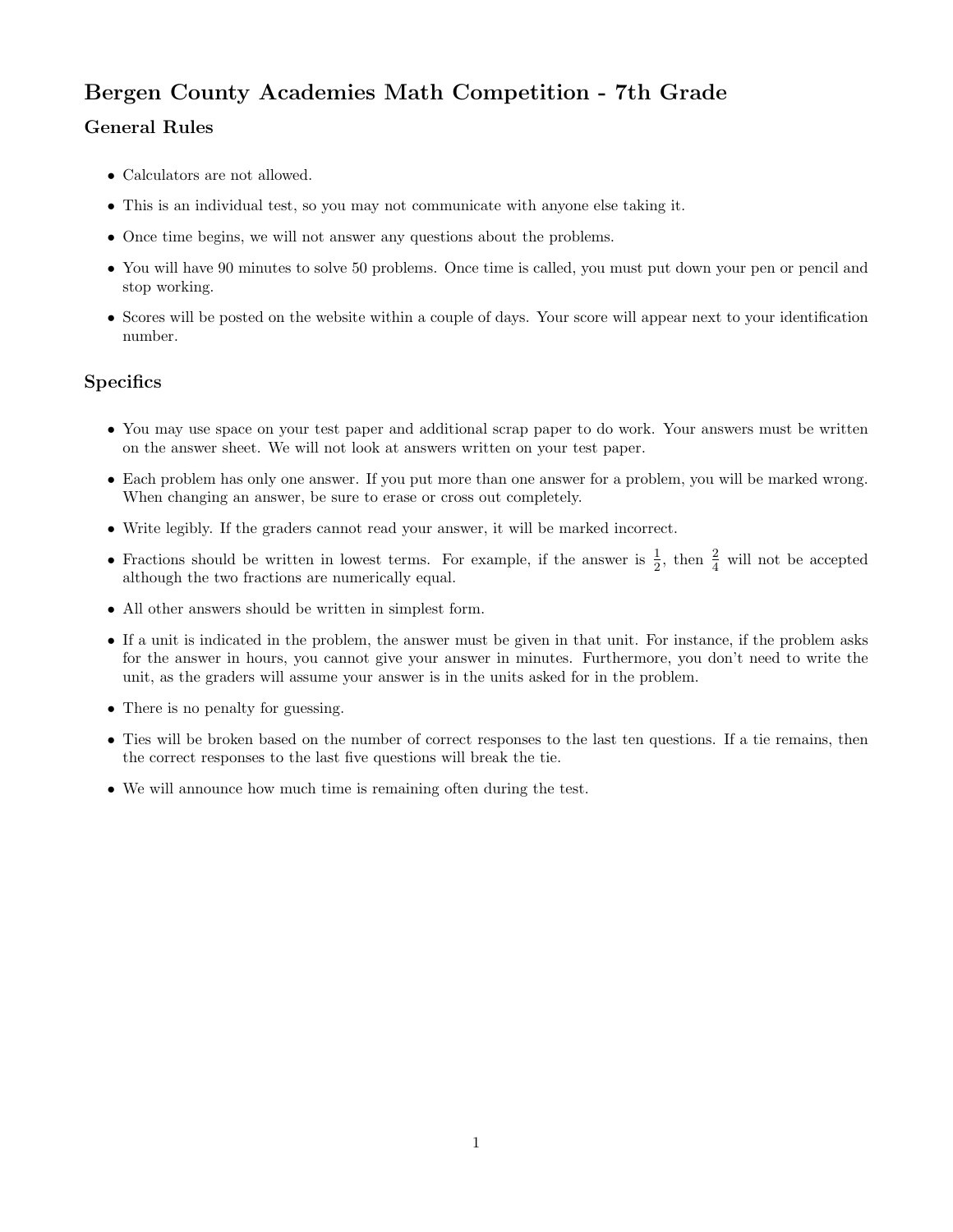- 1. Divide 20 by  $\frac{1}{2}$  and add 30. What is the resulting number?
- 2. Find  $20 (20 (20 (20 (20 (20 (20))))$ .
- 3. If the width of any rectangle is increased by 10% and the length is reduced by 10%, by what percentage does the area of the rectangle decrease?
- 4. A and B are points on a circle with center O. If  $\overline{AO} = x + 3$ , and  $\overline{BO} = 3x$ , what is x?
- 5. It takes 3 frogs 3 minutes to eat 3 flies. How many minutes does it take for 6 frogs to eat 6 flies?
- 6. How many factors does the number 2010 have?
- 7. A line with slope 4 intersects a line with slope 7 at the point (10, 28). What is the distance between the x-intercepts of these two lines?
- 8. If  $\sqrt{1000}$  is written in the form a √ b, where  $a$  and  $b$  are integers, and  $b$  is not divisible by any perfect square, what is  $b$ ?
- 9. Find the sum of all digits A that make the number 12A4 divisible by 3.
- 10. Find the smallest positive integer that is divisible by both 24 and 21.
- 11. Bob writes down the numbers from 1 through 20. Find the number of digits Bob uses.
- 12. Jacobs sister has successfully snuck into his room and has gotten a hold of his stash of Twilight "gear." She plans on throwing them out one by one. She notices that he has 2 posters, 3 books, 1 keychain, and 3 plastic action figures. In how many ways can she throw them out if all 3 action figures must go first? She can only dispose of them one at a time and each item is distinct.
- 13. What is the last digit of  $1337^{101}$ ?
- 14. If  $x + 2y + 2z = 3$  and  $2x + y + z = 6$ , find  $x + y + z$ .
- 15. A 30-60-90 right triangle has a hypotenuse of length 26. Find the length of the shorter leg.
- 16. Two shuttle buses are heading towards each other. They both travel at 40 mph. There is a butterfly fluttering at a constant speed of 45 mph between the shuttles. He starts from the center and flies in one direction until he hits the front of a shuttle. Immediately, he switches direction and continues to fly. This continues to occur until the trains meet. How far has the butterfly flown if the buses were originally 160 miles apart?
- 17. A rocket ship blasts off to the Moon at 8:52AM. It takes it 4 hours and 37 minutes to arrive there. Austin, the astronaut takes a walk on the Moon's surface for 2 hours and 42 minutes. It takes twice as long to get back to Earth than it takes to get to the Moon. What time is it when the rocket ship lands back on the Earth?
- 18. In a room of 10 people, everybody shakes hand with everyone else exactly once. How many handshakes were there in total?
- 19. If it takes Albert 6 hours to mow the lawn alone and Alex 4 hours to mow the lawn alone, find the amount of time it will take for them to mow the lawn together.
- 20. In how many ways can we put Amol, Evan, Wenyu, David, and Gabriel in a line if David cannot stand at either the front or the end of the line?
- 21. What is the sum of the interior angles of an octagon, a figure with 8 sides?
- 22. In how many distinguishable ways can the letters in the word "puppy" be arranged?
- 23. For how many integer values of x is  $x^2 9x + 20$  prime?
- 24. Alex's drawer has 36 white socks, 9 purple socks, 15 pink socks, and 17 orange socks. Alex blindly reaches into his drawer and draws out some number of socks. What is the smallest number of socks Alex will need to draw to guarantee that he has 2 socks of the same color?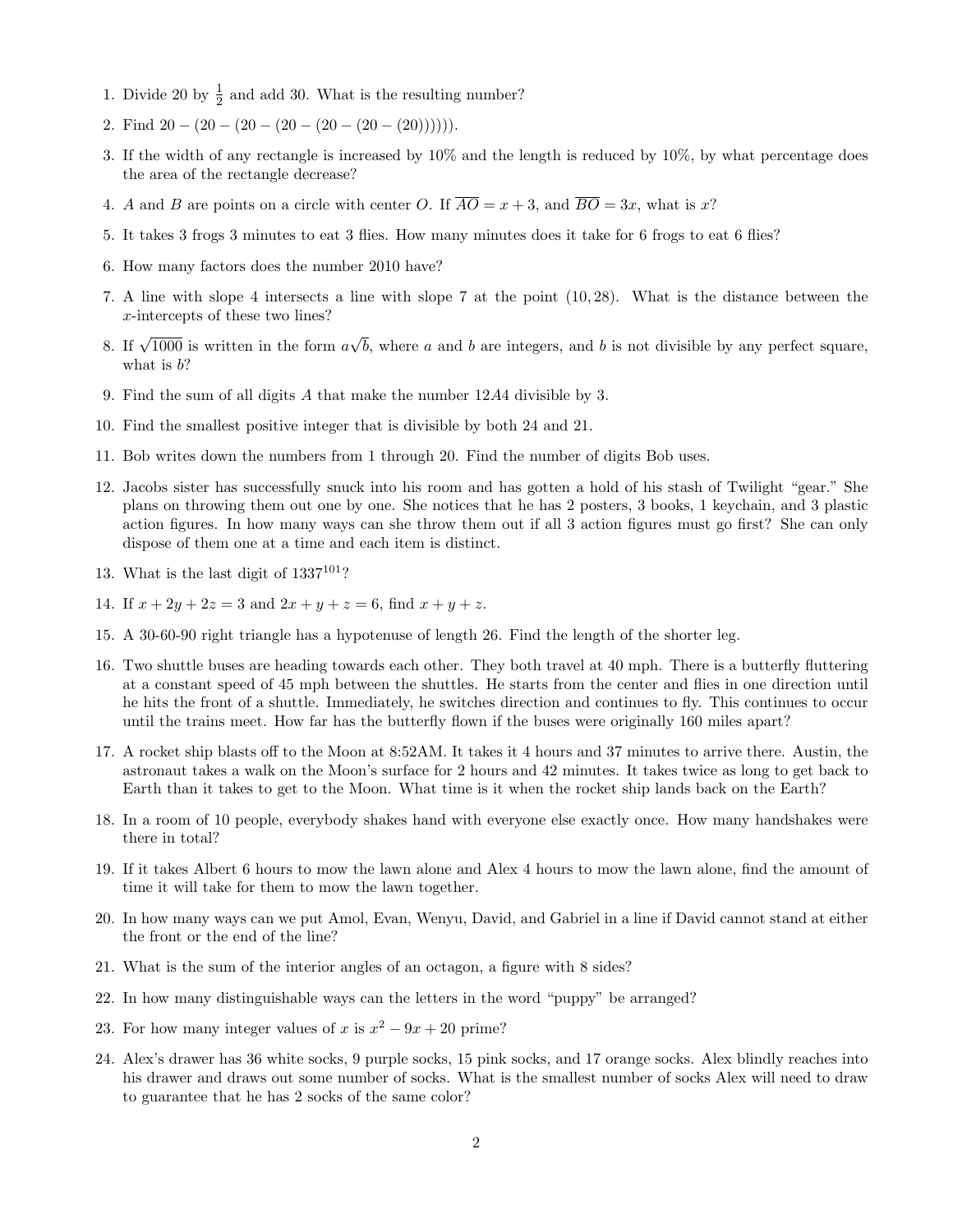25. Two perpendicular diameters of a circle are drawn, splitting it into four equal sections. If one of the sections has area 16pi, what is the circle's diameter?

26. If 
$$
f(x) = 9x^2 + 5
$$
 and  $g(x) = \frac{5x + 12}{x^3}$ , find  $f(g(3))$ .

- 27. Find the measure of the smaller angle formed by the hour and the minute hands of an analog clock at 1:37 PM.
- 28. The time is now 1:37 PM. In an analog clock, the minute hand will catch up to the hour hand in exactly x minutes, where  $x$  is positive and as small as possible. Find  $x$ .
- 29. If  $A, B$ , and  $C$  are three distinct non-collinear points (not on the same line), how many parallelograms can be formed using  $A, B, C$ , and a fourth point?
- 30. There is a right triangle  $ABC$  where  $\angle B = 90^\circ$ ,  $\overline{AB} = 6$  and  $\overline{BC} = 8$ . A line segment is drawn from B so that it is perpendicular to side  $AC$  at point  $D$ . What is the length of this line segment?
- 31. In a single elimination chess tournament (a person is eliminated once he loses), how many games will it take to decide a winner if there are 2010 participants?
- 32. n! is defined to be the product of all of the positive integers less than or equal to n. For example,  $3! = 3 \times 2 \times 1$ . Find the last digit of  $1! + 2! + 3! + \cdots + 10!$ .
- 33. If the sum of the mean, median, and mode of the numbers  $4, 5, 6, 9, 9, 9, x$  is 23, find x.
- 34. Weili is tethered to a wall at Point  $A$  by a rope which is five feet long. Point  $A$  is located along Wall  $B$  three feet from the intersection of Wall  $B$  and Wall  $C$ , which are perpendicular rays originating from their intersection. If the Weili can roam anywhere his rope allows him to, what is the total area he can traverse?
- 35. Let  $x, y, z$  be nonzero rational numbers where  $x : y : z = 2 : 3 : 5$  and  $x^2 + y^2 + z^2 = xyz$ . Find the value of  $x + y + z$ .
- 36. The volume of a cube is equal to its surface area. What is its side length?
- 37. Alex has to walk down a hill to get to school every day, and up that hill to return from school to home. On his way to school, he travels at 6 miles per hour. On his way back from school, he travels 4 miles per hour. Find his average speed on his round trip, in miles/hour.
- 38. Two passenger trains traveling in opposite directions meet and pass each other. Each train is 50 meters long and is traveling at 36 kilometers per hour. How many seconds after the front parts of the trains meet will their rear parts pass each other?
- 39. Dan ran 3 miles in 19 minutes, walked 4 miles in 40 minutes, and then ran another 3 miles in 21 minutes. What was its average speed for the whole trip in miles per hour?
- 40. There are three fields with the same area and the same rate of grass growth. There are also cows in these fields, which eat grass at a constant rate. In the first field, there are 9 cows, and they ate all the grass in the field in 14 days. In the second field, there are 11 cows, and they ate all the grass in the field in 10 days. In the third field, there are 14 cows. How many days will it take for them to eat all the grass in the field?
- 41. The ratio of the area of a circle to the circumference of a circle is 5 : 1, what is the radius of this circle?
- 42. Given that  $1 = 1^2$ ,  $1 + 3 = 2^2$ , and  $1 + 3 + 5 = 3^2$ , find  $\sqrt{1 + 3 + 5 + \cdots + 4001}$ .
- 43. Find the units digit of  $13^{2010} \times 11^{2011} \times 7^{2012}$ .
- 44. Suppose a clock is completely accurate, but only has an hour hand. What time is it when it is pointing at 22 minutes? (Disregard AM/PM)
- 45. What is the least positive integer that leaves a remainder of 1 when divided by 2, leaves a remainder of 2 when divided by 3, leaves a remainder of 3 when divided by 4, and leaves a remainder of 4 when divided by 5?